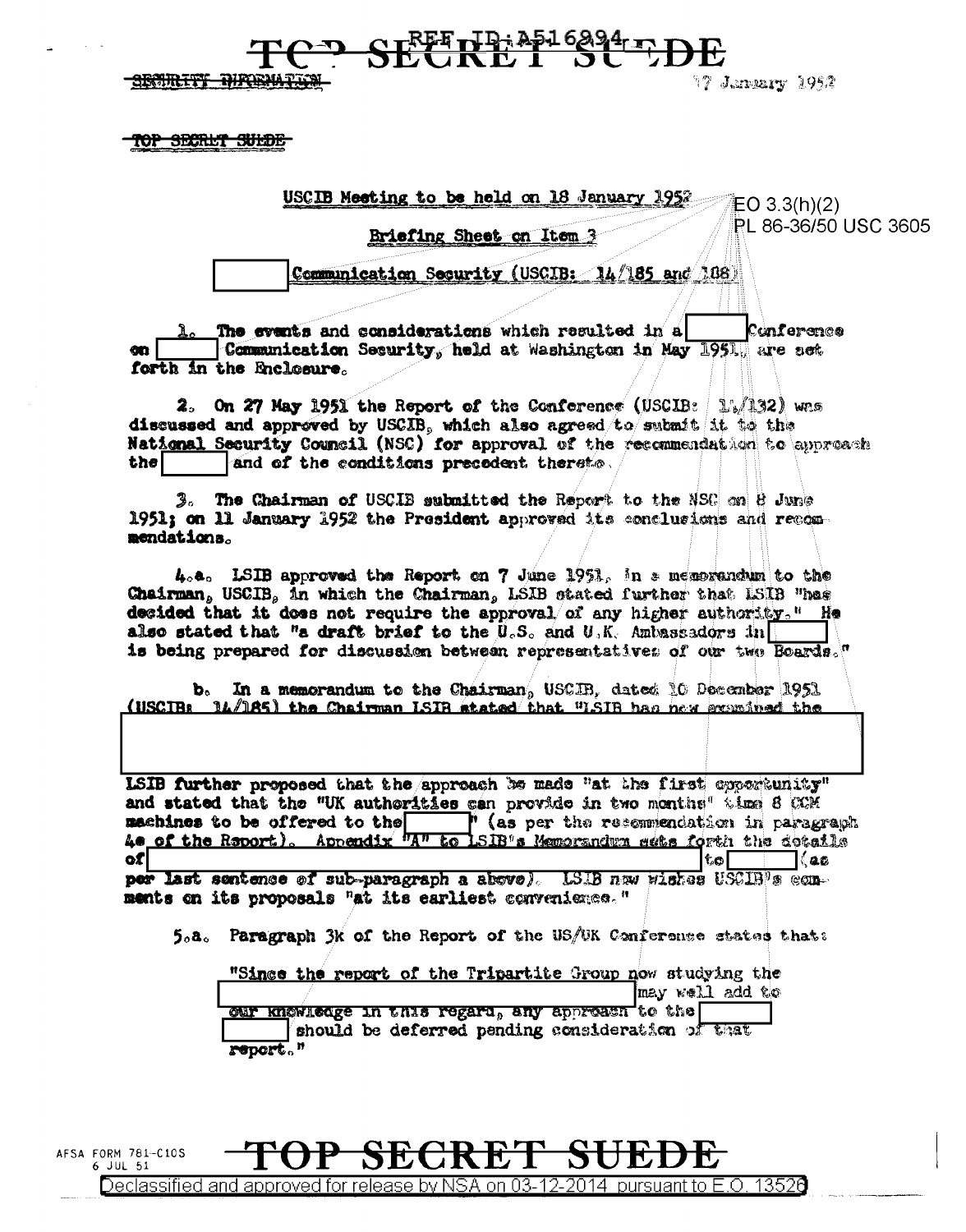## $R$ FF<sub>I</sub>D; 3516994, r, DE

b. In August 1951 the Report of the Tripartite Working Group was approved by the US. As of this date neither the UK Government has approved that Report. However, it is to be noted that despite the conclusion quoted above in sub-paragraph a, the pertinent recommendation based upon that conclusion simply states that:  $(USCIB: 11/132, 4b)$ 

> "b. The proposed approach and plan be implemented when LSIB and USCIB have agreed that the requisite conditions have been met."

c. It appears, therefore, that the recommendation of the Conferees does not require that the approach to the  $\Box$  be contingent upon the approval of the Report of the Tripartite Working Group by all three Governments. Hence, if USCIB agrees with LSIB, the approach to the could be made without further delay.

6. With reference to the CCM's to be provided, the UK, as noted above, will be ready in about two months to provide its quota  $(8)$  of the twenty machines initially required for the  $\frac{1}{\sqrt{2}}$  the US agreed to furnish the remaining twelve. At the time of the Conference, the Army agreed to provide these twelve machines and it is assumed that this promise is still valid. Sixty additional machines are to be provided by the US and the UK "in a program phased in consonance with their respective NATO commitments."

 $W \circ F \circ F \circ$ 

 $EO$  3.3(h)(2) PL 86-36/50 USC 3605



AFSA FORM 781-C10S 6 JUL 51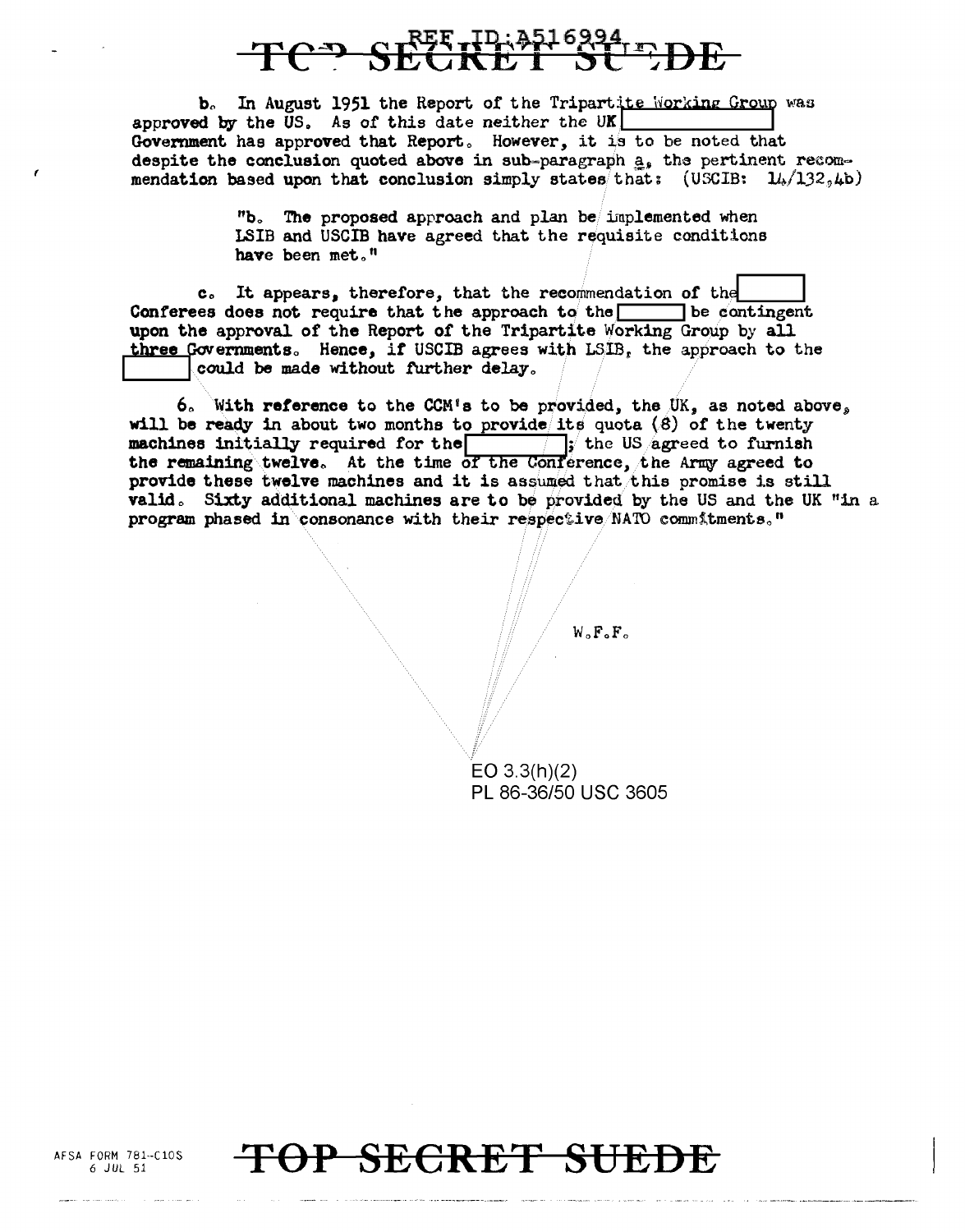### SECRET 19: 2516294-1- DE

TOP SECRET SUEDE

 $EO 3.3(h)(2)$ PL 86-36/50 USC 3605

#### ENCLOSURE

1.a. Early Consideration: In 1948 USCIB discussed the problem of as the most important aspect of the "Security" of Western European Union Consideration." USCIB could not agree on measures to be taken and submitted to the National Security Council (NSC) a split

curity. NSC voted to take no action but to keep the problem under surveil $l$ ance $<sub>o</sub>$ </sub>

b. It may be noted at that time that

wanted to reveal

so expressed himself to Marshall, but Marshall replied that NSC could not accept the British proposal.

2.a. Reconsideration of Problem 1950: The problem was raised again in USCIB in September 1950 when the seriousness of the situation was felt by CIA and the Department of State to merit reconsideration.

b. SECCOM to which the problem had been referred submitted its report to USCIB in November 1950 recommending that steps be taken to improve

On 12 December 1950 a letter was received from ISIB siving the

Conference be held in early 1951 to work out the details of action required.

d. In late January 1951 Admiral Stone appointed an AFSA Ad Hoc Committee under the chairmanship of Mr. William F. Friedman to work out a draft of the US position on the matter. This committee submitted on 7 February its report, the main conclusions of which were:

Much valuable intelligence is contained in the "a。

### AFSA FORM ZHESHSBUCE OF COPER FOR THE STRIKE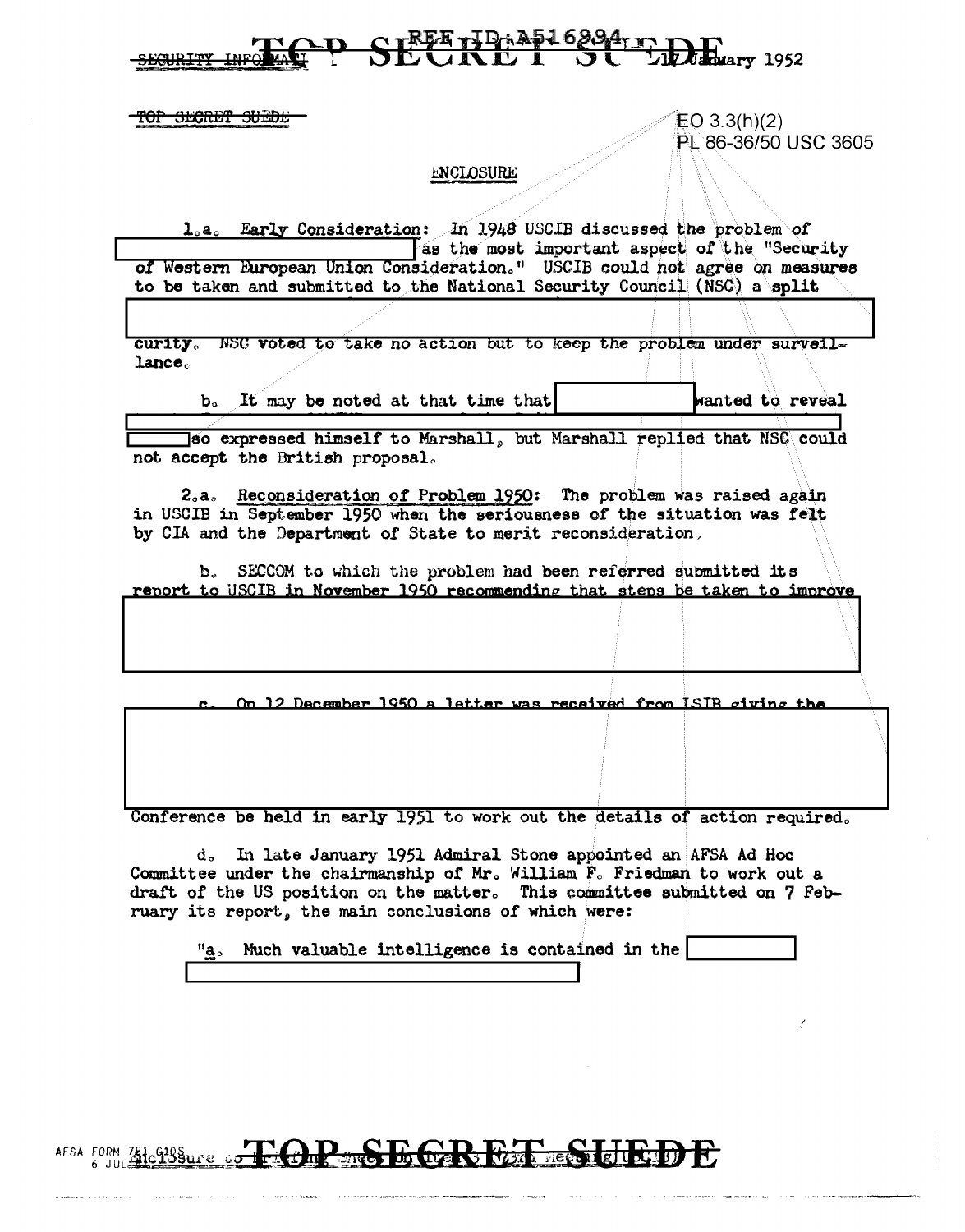**POP SECRET** 

to any efficient communication intelligence (COMINT) organization.

 $EQ$  3.3(h)(2)

PL 86-36/50 USC 3605

c. This situation can be corrected only by a complete overhaul and replacement of the present insecure cryptographic systems by secure systems.

The importance of denying this source of COMINT to Russia is d。 such that it is in the interest of the United States not only to accept a similar denial for itself, but to provide, at least in part, the cryptographic devices essential to security.

**e.** Negotiations with the should be conducted in such a manner that

 $f<sub>o</sub>$  Negotiations with the  $\int$ should, if practicable, be conducted entirely by the British in order to avoid disclosure of BRUSA cryptologic collaboration.

g. Negotiations should not be instituted prior to the formation of a secure group within the Government."

e. On 13 March 1951 a letter was sent to LSIB proposing the agenda for the forthcoming conference within the framework of overall ecurity. The points of the agenda were:

| "1。         |                                                                                        |
|-------------|----------------------------------------------------------------------------------------|
|             | 2. The nature and scope of present<br>internal insecurity.                             |
| $3^{\circ}$ | The most effective technical assistance which can be given<br>to the                   |
|             | 4. The development of a specific plan for improvement of<br>communications insecurity. |
|             | 5. The basis for a successful approach to the<br>Government "                          |
|             | letter also stated the composition of the US delegation.                               |
| ${\bf f}$   | proposals for the Conference were received 13 April 1951.                              |

detailed than had been drawn up by the US.

AFSA FORM 781--C10S 6 JUL 51

The

### <del>OP SECRET SUEDE</del>